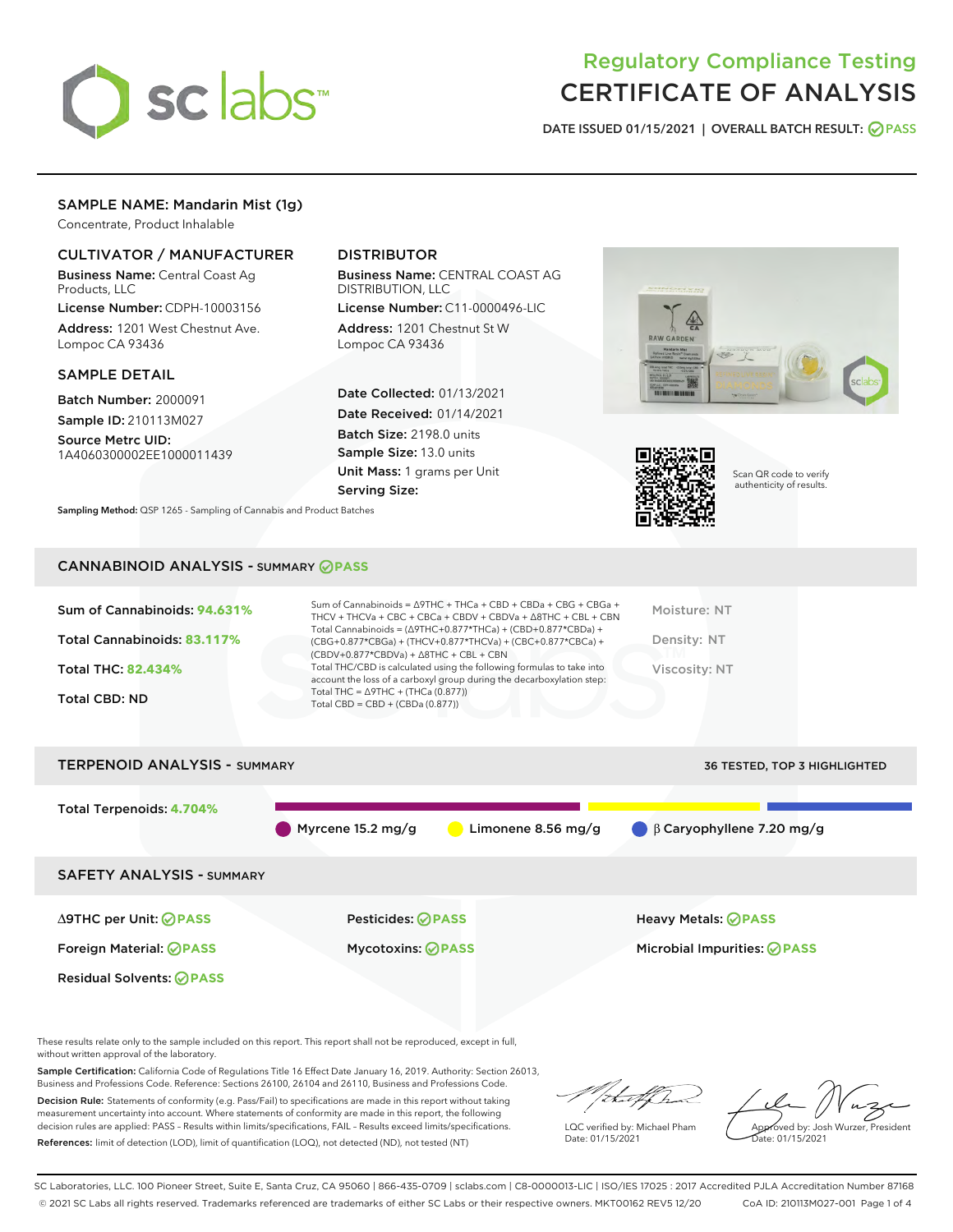



MANDARIN MIST (1G) | DATE ISSUED 01/15/2021 | OVERALL BATCH RESULT: @ PASS

# CANNABINOID TEST RESULTS - 01/15/2021 2 PASS

Tested by high-performance liquid chromatography with diode-array detection (HPLC-DAD). **Method:** QSP 1157 - Analysis of Cannabinoids by HPLC-DAD

#### TOTAL CANNABINOIDS: **83.117%** Total Cannabinoids (Total THC) + (Total CBD) +

(Total CBG) + (Total THCV) + (Total CBC) + (Total CBDV) + ∆8THC + CBL + CBN

TOTAL THC: **82.434%** Total THC (∆9THC+0.877\*THCa)

TOTAL CBD: ND

Total CBD (CBD+0.877\*CBDa)

TOTAL CBG: 0.07% Total CBG (CBG+0.877\*CBGa)

TOTAL THCV: 0.334% Total THCV (THCV+0.877\*THCVa)

TOTAL CBC: 0.139% Total CBC (CBC+0.877\*CBCa)

TOTAL CBDV: ND Total CBDV (CBDV+0.877\*CBDVa)

| <b>COMPOUND</b>  | LOD/LOQ<br>(mg/g)          | <b>MEASUREMENT</b><br><b>UNCERTAINTY</b><br>(mg/g) | <b>RESULT</b><br>(mg/g) | <b>RESULT</b><br>(%) |
|------------------|----------------------------|----------------------------------------------------|-------------------------|----------------------|
| <b>THCa</b>      | 0.05/0.14                  | ±23.899                                            | 929.93                  | 92.993               |
| <b>A9THC</b>     | 0.06 / 0.26                | ±0.302                                             | 8.79                    | 0.879                |
| <b>THCVa</b>     | 0.07/0.20                  | ±0.182                                             | 3.81                    | 0.381                |
| <b>CBCa</b>      | 0.07/0.28                  | ±0.077                                             | 1.58                    | 0.158                |
| <b>CBN</b>       | 0.1/0.3                    | ±0.09                                              | 1.4                     | 0.14                 |
| <b>CBGa</b>      | 0.1 / 0.2                  | ±0.04                                              | 0.8                     | 0.08                 |
| $\triangle$ 8THC | 0.1/0.4                    | N/A                                                | <b>ND</b>               | <b>ND</b>            |
| <b>THCV</b>      | 0.1/0.2                    | N/A                                                | <b>ND</b>               | <b>ND</b>            |
| <b>CBD</b>       | 0.07/0.29                  | N/A                                                | <b>ND</b>               | <b>ND</b>            |
| <b>CBDa</b>      | 0.02/0.19                  | N/A                                                | <b>ND</b>               | <b>ND</b>            |
| <b>CBDV</b>      | 0.04/0.15                  | N/A                                                | <b>ND</b>               | <b>ND</b>            |
| <b>CBDVa</b>     | 0.03/0.53                  | N/A                                                | <b>ND</b>               | <b>ND</b>            |
| <b>CBG</b>       | 0.06/0.19                  | N/A                                                | <b>ND</b>               | <b>ND</b>            |
| <b>CBL</b>       | 0.06 / 0.24                | N/A                                                | <b>ND</b>               | <b>ND</b>            |
| <b>CBC</b>       | 0.2 / 0.5                  | N/A                                                | <b>ND</b>               | <b>ND</b>            |
|                  | <b>SUM OF CANNABINOIDS</b> |                                                    | 946.31 mg/g             | 94.631%              |

#### **UNIT MASS: 1 grams per Unit**

| ∆9THC per Unit                                                                            | 1120 per-package limit | 8.79 mg/unit   | <b>PASS</b> |  |  |
|-------------------------------------------------------------------------------------------|------------------------|----------------|-------------|--|--|
| <b>Total THC per Unit</b>                                                                 |                        | 824.34 mg/unit |             |  |  |
| <b>CBD per Unit</b>                                                                       |                        | <b>ND</b>      |             |  |  |
| <b>Total CBD per Unit</b>                                                                 |                        | <b>ND</b>      |             |  |  |
| Sum of Cannabinoids<br>per Unit                                                           |                        | 946.31 mg/unit |             |  |  |
| <b>Total Cannabinoids</b><br>per Unit                                                     |                        | 831.17 mg/unit |             |  |  |
| <b>MOISTURE TEST RESULT</b><br><b>VISCOSITY TEST RESULT</b><br><b>DENSITY TEST RESULT</b> |                        |                |             |  |  |

#### **MOISTURE TEST RESULT**

Not Tested

Not Tested

Not Tested

# TERPENOID TEST RESULTS - 01/15/2021

Terpene analysis utilizing gas chromatography-flame ionization detection (GC-FID). Terpenes are the aromatic compounds that endow cannabis with their unique scent and effect. Following are the primary terpenes detected. **Method:** QSP 1192 - Analysis of Terpenoids by GC-FID

| <b>COMPOUND</b>                     | LOD/LOQ<br>(mg/g) | <b>MEASUREMENT</b><br><b>UNCERTAINTY</b><br>(mg/g) | <b>RESULT</b><br>(mg/g)                         | <b>RESULT</b><br>(%) |
|-------------------------------------|-------------------|----------------------------------------------------|-------------------------------------------------|----------------------|
| <b>Myrcene</b>                      | 0.1 / 0.2         | ±1.23                                              | 15.2                                            | 1.52                 |
| Limonene                            | 0.04 / 0.12       | ±0.314                                             | 8.56                                            | 0.856                |
| β Caryophyllene                     | 0.04 / 0.11       | ±0.341                                             | 7.20                                            | 0.720                |
| <b>Terpinolene</b>                  | 0.04 / 0.1        | ±0.31                                              | 4.5                                             | 0.45                 |
| Linalool                            | 0.04 / 0.1        | ±0.10                                              | 2.0                                             | 0.20                 |
| $\alpha$ Pinene                     | 0.04 / 0.13       | ±0.122                                             | 1.87                                            | 0.187                |
| $\alpha$ Humulene                   | 0.03 / 0.08       | ±0.059                                             | 1.81                                            | 0.181                |
| $\beta$ Pinene                      | 0.1 / 0.2         | ±0.14                                              | 1.8                                             | 0.18                 |
| Fenchol                             | 0.1 / 0.2         | ±0.07                                              | 1.2                                             | 0.12                 |
| Ocimene                             | 0.05 / 0.1        | ±0.09                                              | 0.8                                             | 0.08                 |
| <b>Terpineol</b>                    | 0.03 / 0.1        | ±0.09                                              | 0.8                                             | 0.08                 |
| Valencene                           | 0.02 / 0.06       | ±0.007                                             | 0.33                                            | 0.033                |
| <b>Borneol</b>                      | 0.1 / 0.3         | ±0.02                                              | 0.3                                             | 0.03                 |
| Caryophyllene<br>Oxide <sup>'</sup> | 0.1 / 0.2         | ±0.02                                              | 0.3                                             | 0.03                 |
| $\alpha$ Bisabolol                  | 0.1 / 0.2         | ±0.01                                              | 0.2                                             | 0.02                 |
| Guaiol                              | 0.04 / 0.13       | ±0.010                                             | 0.17                                            | 0.017                |
| Camphene                            | 0.1/0.2           | N/A                                                | $<$ LOQ                                         | <loq< th=""></loq<>  |
| $\alpha$ Phellandrene               | 0.1 / 0.2         | N/A                                                | <loq< th=""><th><loq< th=""></loq<></th></loq<> | <loq< th=""></loq<>  |
| 3 Carene                            | 0.1 / 0.2         | N/A                                                | <loq< th=""><th><loq< th=""></loq<></th></loq<> | <loq< th=""></loq<>  |
| $\alpha$ Terpinene                  | 0.1 / 0.2         | N/A                                                | <loq< th=""><th><loq< th=""></loq<></th></loq<> | <loq< th=""></loq<>  |
| $\gamma$ Terpinene                  | 0.1 / 0.2         | N/A                                                | <loq< th=""><th><loq< th=""></loq<></th></loq<> | <loq< th=""></loq<>  |
| Fenchone                            | 0.1 / 0.2         | N/A                                                | 100                                             | <loq< th=""></loq<>  |
| <b>Geranyl Acetate</b>              | 0.03 / 0.10       | N/A                                                | <loq< th=""><th><loq< th=""></loq<></th></loq<> | <loq< th=""></loq<>  |
| Nerolidol                           | 0.03 / 0.09       | N/A                                                | <loq< th=""><th><loq< th=""></loq<></th></loq<> | <loq< th=""></loq<>  |
| Sabinene                            | 0.1 / 0.2         | N/A                                                | <b>ND</b>                                       | <b>ND</b>            |
| Eucalyptol                          | 0.1 / 0.2         | N/A                                                | ND                                              | ND                   |
| Sabinene Hydrate                    | 0.1 / 0.2         | N/A                                                | ND                                              | <b>ND</b>            |
| (-)-Isopulegol                      | 0.03 / 0.08       | N/A                                                | ND                                              | <b>ND</b>            |
| Camphor                             | 0.1 / 0.3         | N/A                                                | ND                                              | <b>ND</b>            |
| Isoborneol                          | 0.1 / 0.2         | N/A                                                | <b>ND</b>                                       | <b>ND</b>            |
| Menthol                             | 0.04 / 0.1        | N/A                                                | ND                                              | ND                   |
| Nerol                               | 0.05 / 0.1        | N/A                                                | <b>ND</b>                                       | <b>ND</b>            |
| R-(+)-Pulegone                      | 0.04 / 0.1        | N/A                                                | ND                                              | ND                   |
| Geraniol                            | 0.04 / 0.11       | N/A                                                | ND                                              | ND                   |
| $\alpha$ Cedrene                    | 0.03 / 0.10       | N/A                                                | ND                                              | ND                   |
| Cedrol                              | 0.1 / 0.2         | N/A                                                | <b>ND</b>                                       | ND                   |
| <b>TOTAL TERPENOIDS</b>             |                   |                                                    | 47.04 mg/g                                      | 4.704%               |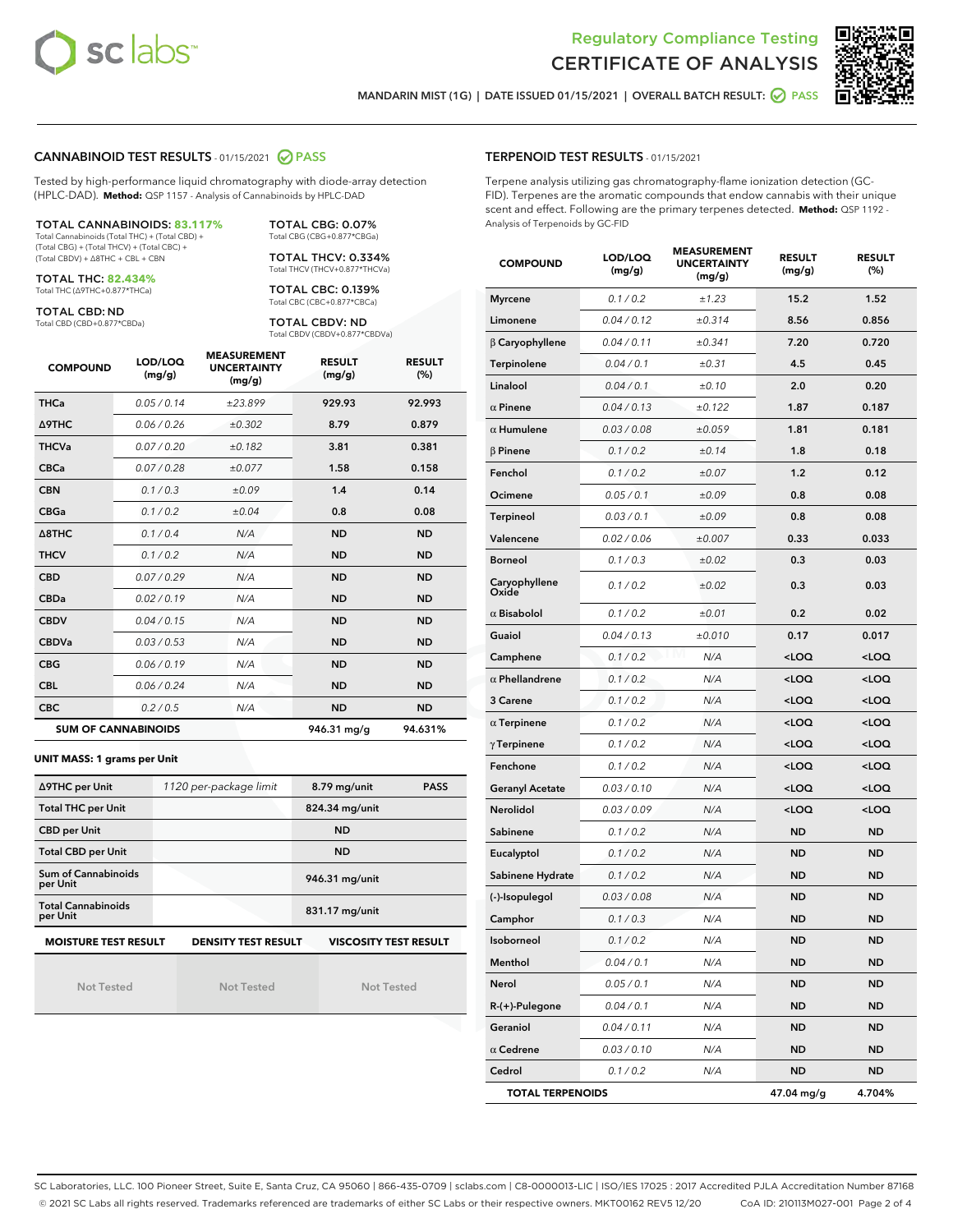



MANDARIN MIST (1G) | DATE ISSUED 01/15/2021 | OVERALL BATCH RESULT: 2 PASS

# CATEGORY 1 PESTICIDE TEST RESULTS - 01/15/2021 2 PASS

Pesticide and plant growth regulator analysis utilizing high-performance liquid chromatography-mass spectrometry (HPLC-MS) or gas chromatography-mass spectrometry (GC-MS). \*GC-MS utilized where indicated. **Method:** QSP 1212 - Analysis of Pesticides and Mycotoxins by LC-MS or QSP 1213 - Analysis of Pesticides by GC-MS

| <b>COMPOUND</b>             | LOD/LOQ<br>$(\mu g/g)$ | <b>ACTION</b><br><b>LIMIT</b><br>$(\mu g/g)$ | <b>MEASUREMENT</b><br><b>UNCERTAINTY</b><br>$(\mu g/g)$ | <b>RESULT</b><br>$(\mu g/g)$ | <b>RESULT</b> |
|-----------------------------|------------------------|----------------------------------------------|---------------------------------------------------------|------------------------------|---------------|
| Aldicarb                    | 0.03 / 0.08            | $\ge$ LOD                                    | N/A                                                     | <b>ND</b>                    | <b>PASS</b>   |
| Carbofuran                  | 0.02/0.05              | $>$ LOD                                      | N/A                                                     | <b>ND</b>                    | <b>PASS</b>   |
| Chlordane*                  | 0.03 / 0.08            | $\ge$ LOD                                    | N/A                                                     | <b>ND</b>                    | <b>PASS</b>   |
| Chlorfenapyr*               | 0.03/0.10              | $\ge$ LOD                                    | N/A                                                     | <b>ND</b>                    | <b>PASS</b>   |
| Chlorpyrifos                | 0.02/0.06              | $>$ LOD                                      | N/A                                                     | <b>ND</b>                    | <b>PASS</b>   |
| Coumaphos                   | 0.02 / 0.07            | $>$ LOD                                      | N/A                                                     | <b>ND</b>                    | <b>PASS</b>   |
| Daminozide                  | 0.02 / 0.07            | $\ge$ LOD                                    | N/A                                                     | <b>ND</b>                    | <b>PASS</b>   |
| <b>DDVP</b><br>(Dichlorvos) | 0.03/0.09              | $\ge$ LOD                                    | N/A                                                     | <b>ND</b>                    | <b>PASS</b>   |
| <b>Dimethoate</b>           | 0.03 / 0.08            | $\ge$ LOD                                    | N/A                                                     | <b>ND</b>                    | <b>PASS</b>   |
| Ethoprop(hos)               | 0.03/0.10              | $>$ LOD                                      | N/A                                                     | <b>ND</b>                    | <b>PASS</b>   |
| Etofenprox                  | 0.02 / 0.06            | $\ge$ LOD                                    | N/A                                                     | <b>ND</b>                    | <b>PASS</b>   |
| Fenoxycarb                  | 0.03 / 0.08            | $>$ LOD                                      | N/A                                                     | <b>ND</b>                    | <b>PASS</b>   |
| Fipronil                    | 0.03 / 0.08            | $\ge$ LOD                                    | N/A                                                     | <b>ND</b>                    | <b>PASS</b>   |
| Imazalil                    | 0.02 / 0.06            | $\ge$ LOD                                    | N/A                                                     | <b>ND</b>                    | <b>PASS</b>   |
| Methiocarb                  | 0.02 / 0.07            | $\ge$ LOD                                    | N/A                                                     | <b>ND</b>                    | <b>PASS</b>   |
| Methyl<br>parathion         | 0.03/0.10              | $>$ LOD                                      | N/A                                                     | <b>ND</b>                    | <b>PASS</b>   |
| <b>Mevinphos</b>            | 0.03/0.09              | $>$ LOD                                      | N/A                                                     | <b>ND</b>                    | <b>PASS</b>   |
| Paclobutrazol               | 0.02 / 0.05            | $\ge$ LOD                                    | N/A                                                     | <b>ND</b>                    | <b>PASS</b>   |
| Propoxur                    | 0.03/0.09              | $\ge$ LOD                                    | N/A                                                     | <b>ND</b>                    | <b>PASS</b>   |
| Spiroxamine                 | 0.03 / 0.08            | $\ge$ LOD                                    | N/A                                                     | <b>ND</b>                    | <b>PASS</b>   |
| <b>Thiacloprid</b>          | 0.03/0.10              | $\ge$ LOD                                    | N/A                                                     | <b>ND</b>                    | <b>PASS</b>   |

# CATEGORY 2 PESTICIDE TEST RESULTS - 01/15/2021 @ PASS

| <b>COMPOUND</b>   | LOD/LOQ<br>$(\mu g/g)$ | <b>ACTION</b><br><b>LIMIT</b><br>$(\mu g/g)$ | <b>MEASUREMENT</b><br><b>UNCERTAINTY</b><br>$(\mu g/g)$ | <b>RESULT</b><br>$(\mu g/g)$ | <b>RESULT</b> |
|-------------------|------------------------|----------------------------------------------|---------------------------------------------------------|------------------------------|---------------|
| Abamectin         | 0.03/0.10              | 0.1                                          | N/A                                                     | <b>ND</b>                    | <b>PASS</b>   |
| Acephate          | 0.02/0.07              | 0.1                                          | N/A                                                     | <b>ND</b>                    | <b>PASS</b>   |
| Acequinocyl       | 0.02/0.07              | 0.1                                          | N/A                                                     | <b>ND</b>                    | <b>PASS</b>   |
| Acetamiprid       | 0.02/0.05              | 0.1                                          | N/A                                                     | <b>ND</b>                    | <b>PASS</b>   |
| Azoxystrobin      | 0.02/0.07              | 0.1                                          | N/A                                                     | <b>ND</b>                    | <b>PASS</b>   |
| <b>Bifenazate</b> | 0.01/0.04              | 0.1                                          | N/A                                                     | <b>ND</b>                    | <b>PASS</b>   |
| <b>Bifenthrin</b> | 0.02/0.05              | 3                                            | N/A                                                     | <b>ND</b>                    | <b>PASS</b>   |
| <b>Boscalid</b>   | 0.03/0.09              | 0.1                                          | N/A                                                     | <b>ND</b>                    | <b>PASS</b>   |

|  | <b>CATEGORY 2 PESTICIDE TEST RESULTS</b> - 01/15/2021 continued |  |  |  |
|--|-----------------------------------------------------------------|--|--|--|
|--|-----------------------------------------------------------------|--|--|--|

| <b>COMPOUND</b>               | LOD/LOQ<br>$(\mu g/g)$ | <b>ACTION</b><br>LIMIT<br>$(\mu g/g)$ | <b>MEASUREMENT</b><br><b>UNCERTAINTY</b><br>(µg/g) | <b>RESULT</b><br>(µg/g) | <b>RESULT</b> |
|-------------------------------|------------------------|---------------------------------------|----------------------------------------------------|-------------------------|---------------|
| Captan                        | 0.19/0.57              | 0.7                                   | N/A                                                | <b>ND</b>               | <b>PASS</b>   |
| Carbaryl                      | 0.02 / 0.06            | 0.5                                   | N/A                                                | ND                      | <b>PASS</b>   |
| Chlorantranilip-<br>role      | 0.04/0.12              | 10                                    | N/A                                                | ND                      | <b>PASS</b>   |
| Clofentezine                  | 0.03 / 0.09            | 0.1                                   | N/A                                                | ND                      | <b>PASS</b>   |
| Cyfluthrin                    | 0.12 / 0.38            | 2                                     | N/A                                                | ND                      | <b>PASS</b>   |
| Cypermethrin                  | 0.11 / 0.32            | 1                                     | N/A                                                | ND                      | <b>PASS</b>   |
| <b>Diazinon</b>               | 0.02 / 0.05            | 0.1                                   | N/A                                                | ND                      | <b>PASS</b>   |
| Dimethomorph                  | 0.03 / 0.09            | 2                                     | N/A                                                | ND                      | <b>PASS</b>   |
| Etoxazole                     | 0.02 / 0.06            | 0.1                                   | N/A                                                | ND                      | <b>PASS</b>   |
| Fenhexamid                    | 0.03 / 0.09            | 0.1                                   | N/A                                                | ND                      | <b>PASS</b>   |
| Fenpyroximate                 | 0.02 / 0.06            | 0.1                                   | N/A                                                | ND                      | PASS          |
| <b>Flonicamid</b>             | 0.03 / 0.10            | 0.1                                   | N/A                                                | ND                      | <b>PASS</b>   |
| Fludioxonil                   | 0.03/0.10              | 0.1                                   | N/A                                                | ND                      | <b>PASS</b>   |
| Hexythiazox                   | 0.02 / 0.07            | 0.1                                   | N/A                                                | ND                      | <b>PASS</b>   |
| Imidacloprid                  | 0.04/0.11              | 5                                     | N/A                                                | ND                      | <b>PASS</b>   |
| Kresoxim-methyl               | 0.02 / 0.07            | 0.1                                   | N/A                                                | ND                      | <b>PASS</b>   |
| <b>Malathion</b>              | 0.03 / 0.09            | 0.5                                   | N/A                                                | ND                      | <b>PASS</b>   |
| Metalaxyl                     | 0.02 / 0.07            | 2                                     | N/A                                                | ND                      | <b>PASS</b>   |
| Methomyl                      | 0.03 / 0.10            | 1                                     | N/A                                                | ND                      | <b>PASS</b>   |
| Myclobutanil                  | 0.03 / 0.09            | 0.1                                   | N/A                                                | ND                      | PASS          |
| <b>Naled</b>                  | 0.02 / 0.07            | 0.1                                   | N/A                                                | ND                      | <b>PASS</b>   |
| Oxamyl                        | 0.04 / 0.11            | 0.5                                   | N/A                                                | ND                      | <b>PASS</b>   |
| Pentachloronitro-<br>benzene* | 0.03 / 0.09            | 0.1                                   | N/A                                                | ND                      | <b>PASS</b>   |
| Permethrin                    | 0.04 / 0.12            | 0.5                                   | N/A                                                | ND                      | <b>PASS</b>   |
| Phosmet                       | 0.03 / 0.10            | 0.1                                   | N/A                                                | ND                      | <b>PASS</b>   |
| Piperonylbu-<br>toxide        | 0.02 / 0.07            | 3                                     | N/A                                                | ND                      | <b>PASS</b>   |
| Prallethrin                   | 0.03 / 0.08            | 0.1                                   | N/A                                                | ND                      | <b>PASS</b>   |
| Propiconazole                 | 0.02 / 0.07            | 0.1                                   | N/A                                                | ND                      | <b>PASS</b>   |
| Pyrethrins                    | 0.04 / 0.12            | 0.5                                   | N/A                                                | ND                      | PASS          |
| Pyridaben                     | 0.02 / 0.07            | 0.1                                   | N/A                                                | ND                      | <b>PASS</b>   |
| Spinetoram                    | 0.02 / 0.07            | 0.1                                   | N/A                                                | <b>ND</b>               | <b>PASS</b>   |
| Spinosad                      | 0.02 / 0.07            | 0.1                                   | N/A                                                | ND                      | <b>PASS</b>   |
| Spiromesifen                  | 0.02 / 0.05            | 0.1                                   | N/A                                                | ND                      | <b>PASS</b>   |
| Spirotetramat                 | 0.02 / 0.06            | 0.1                                   | N/A                                                | ND                      | <b>PASS</b>   |
| Tebuconazole                  | 0.02 / 0.07            | 0.1                                   | N/A                                                | ND                      | <b>PASS</b>   |
| Thiamethoxam                  | 0.03 / 0.10            | 5                                     | N/A                                                | ND                      | <b>PASS</b>   |
| Trifloxystrobin               | 0.03 / 0.08            | 0.1                                   | N/A                                                | ND                      | <b>PASS</b>   |

SC Laboratories, LLC. 100 Pioneer Street, Suite E, Santa Cruz, CA 95060 | 866-435-0709 | sclabs.com | C8-0000013-LIC | ISO/IES 17025 : 2017 Accredited PJLA Accreditation Number 87168 © 2021 SC Labs all rights reserved. Trademarks referenced are trademarks of either SC Labs or their respective owners. MKT00162 REV5 12/20 CoA ID: 210113M027-001 Page 3 of 4